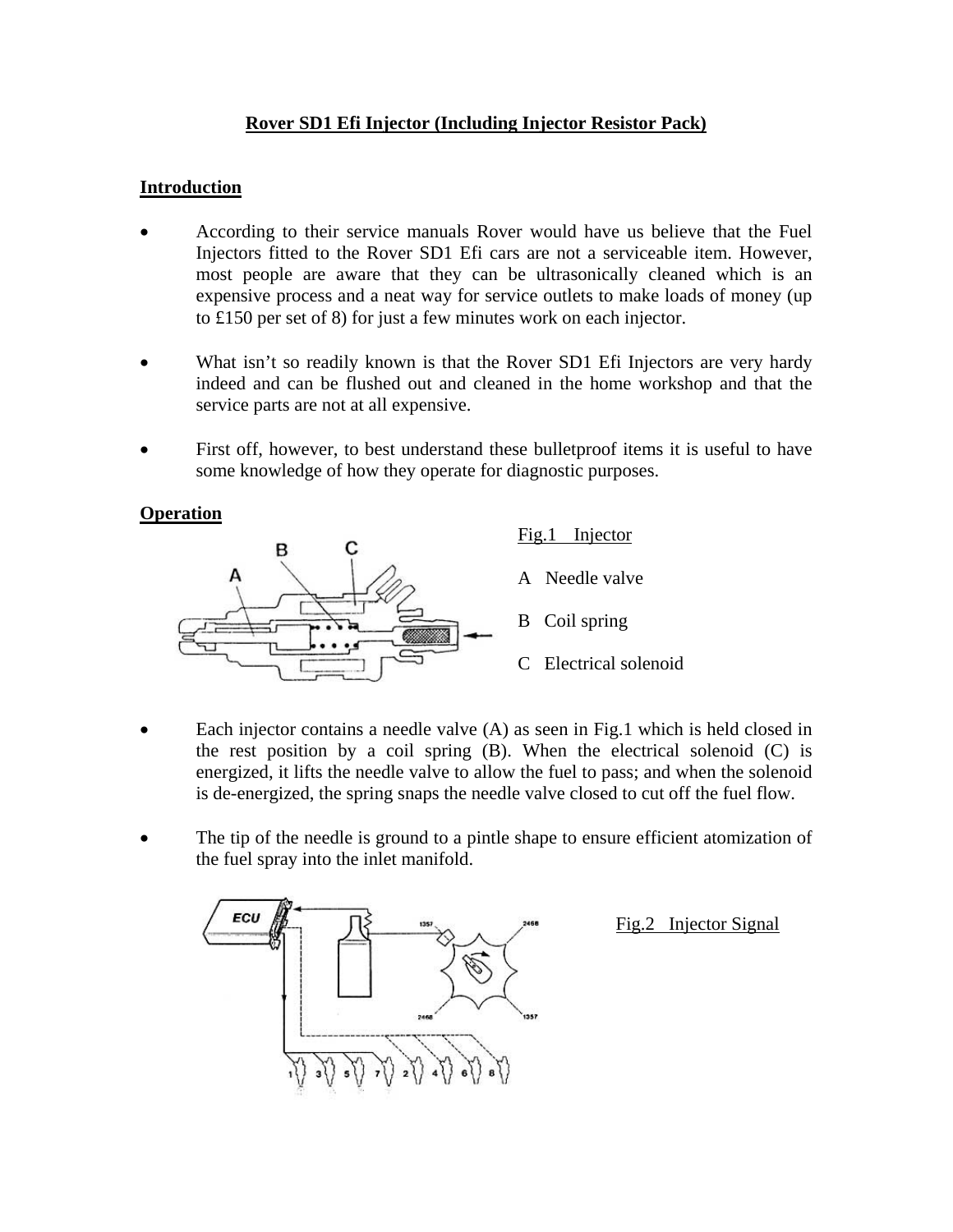- The injector is opened when signaled by the ignition system via the ECU.
- The signal to inject originates at the ignition distributor reluctor as shown in Fig.2
- Only four of the reluctor gaps are used to signal 'inject'; the ECU ignores every other signal. It is the ECU, which dictates the injector 'open time' and therefore the amount of fuel that is injected.
- A separate resistor pack is fitted in the circuit to reduce the 12 volt supply down to 3 volts at the injector.
- Obviously if the incorrect quantity of fuel is injected, emissions, performance and economy soon become upset.

# **Injector Circuit**

- The injectors that inject fuel into the engine are opened by internal solenoids. Current comes from the ignition switch and Main Relay (MR) terminal 87 via two resistor modules inside the Power Resistor pack (PR) (Fig.3). Current is available immediately the ignition is turned on.
- However the circuit is not complete until the injectors are earthed by the ECU. To achieve this, the engine must be either cranking or running and the engine speed signaled via the trigger resistor (BR) to Pin 1 of the ECU, which is programmed to operate each cylinder bank of injectors twice per complete engine cycle.
- The circuits for injectors 1, 3, 5  $\&$  7 are earthed by the ECU via pins 15, 33, 32  $\&$ 14, whilst the circuits for injectors 2, 4, 6 & 8 are earthed via pins 31, 30, 29 & 28

## Fig.3 Injector circuit

- IS Ignition switch
- D Distributor
- C Coil
- MR Main relay
- PR Power resistor packs
- **BR** Trigger Resistor
- $\bullet$  1-8 Injectors 1-8



## **Testing Injectors and Associated Circuits**

- The following tests are designed to establish the integrity of the injectors, their associated resistor pack and circuits, the latter being more prone to faults.
- If appropriate, skip to the last test to carry out just the injector test process.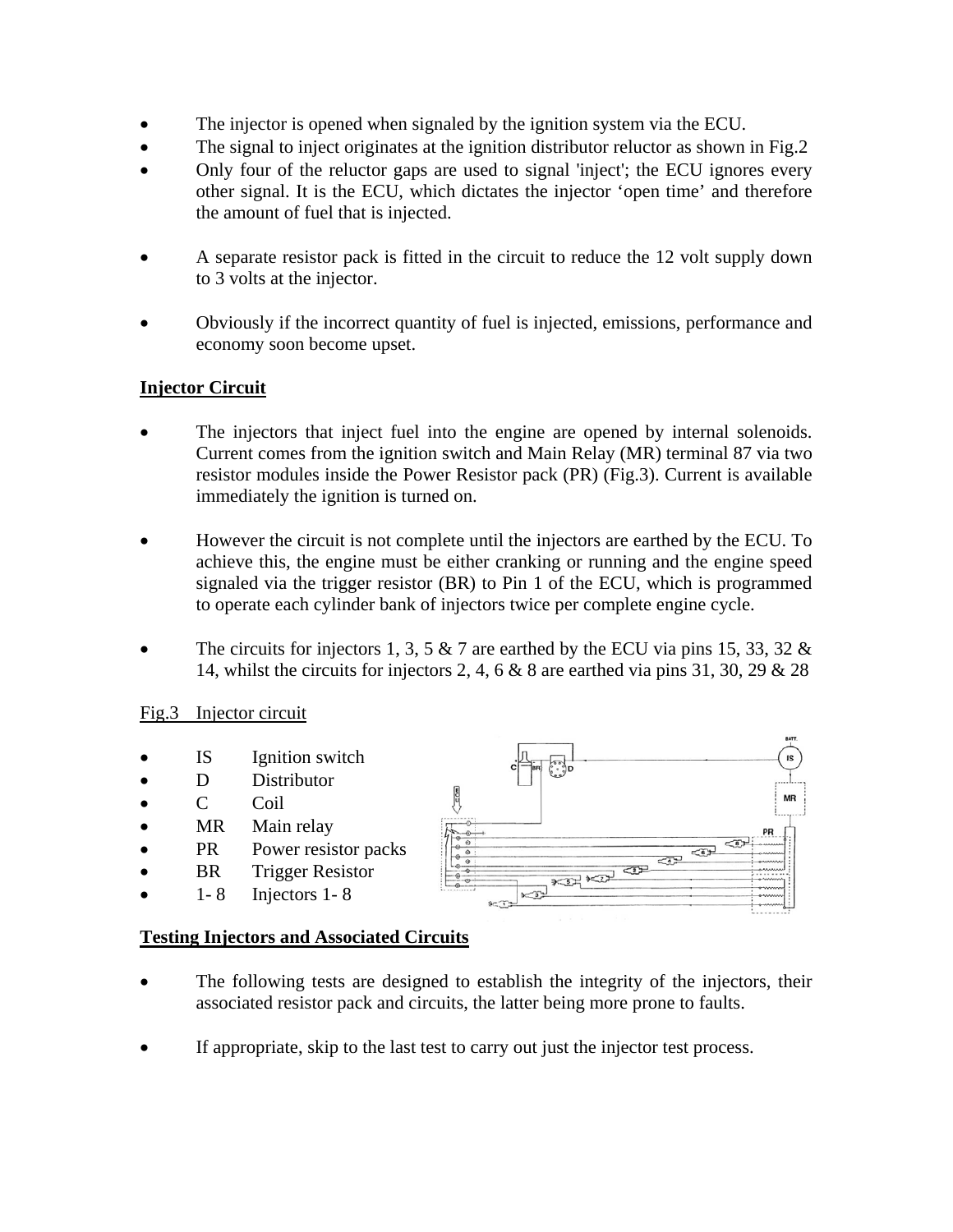**Check the integrity of injector solenoids, resistor pack, wiring and ECU connections**



# **Conditions**

- ECU multiplug disconnected
- Ignition ON
- Connect voltmeter between engine earth and each injector multiplug connector
- Readings should be within 0.5 volts of battery voltage
- If variation is in excess of 0.5 volt carry out he next test

# **Check the continuity and resistance of each injector and its resistor**

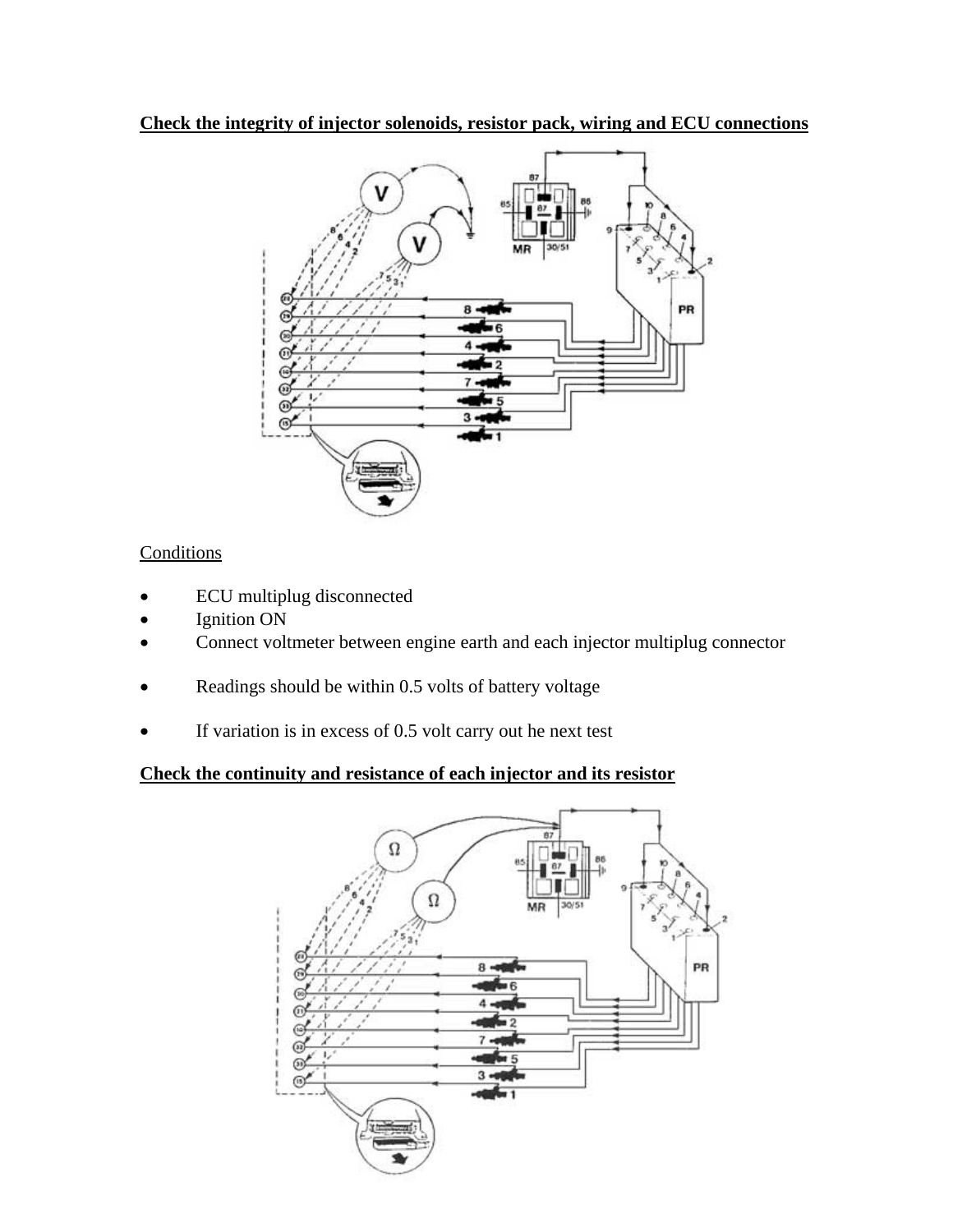#### **Conditions**

- ECU multiplug disconnected
- **Ignition OFF**
- Connect the ohmmeter between terminal 87 or 87A on the main relay and each injector multiplug terminal in turn
- Reading of 7 to 10 ohms indicates no fault
- Reading of infinity indicates a broken connection or component
- Reading of high resistance indicates a poor connection, faulty wiring or a faulty injector or resistor
- If a faulty injector or resistor is suspected continue with next test.

#### **Check resistance of power resistor pack**

#### Conditions

- Disconnect harness multiplug from resistor pack
- In turn, connect an ohmmeter between terminal 9 and terminals 1, 3, 5 & 7 to check the resistor values for injectors 1, 3, 5 & 7
- Similarly connect the ohmmeter between terminal 2 and terminals 4, 6, 8 & 10 to check the resistor values for injectors 2, 4, 6, & 8
- Reading should be 6 ohms  $\pm$  1 ohm for each resistor
- If any value is incorrect renew the complete resistor pack

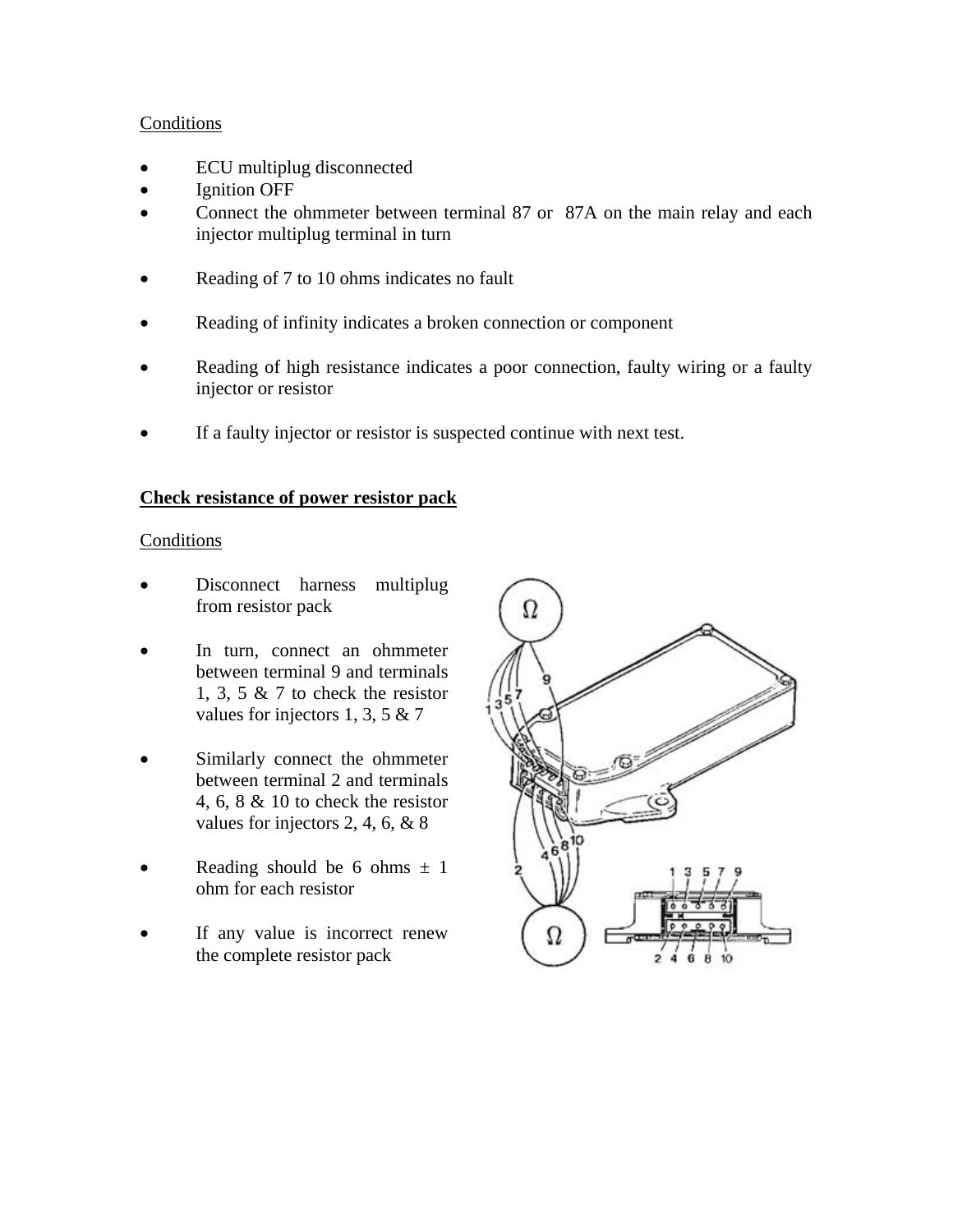# **Check resistance of injectors**



- ECU multiplug disconnected
- **Ignition OFF**
- Disconnect the wiring from each injector, and check its resistance value by connecting the ohmmeter to both terminals of the injector
- Reading should be 2.4 ohms at  $20^{\circ}C \pm 0.5$  ohm
- Renew any injector outside this resistance value

## **Interpreting the Results**

- Basically the above tests should show that the injectors are operating electrically within specification and the associated circuits are sound and in good condition.
- As already mentioned the injectors are practically bullet-proof but the same cannot be said for the resistor pack or the injector wiring.
- The former is subject to long term vibration damage because the resistors are actually formed onto a circuit board.
- The latter is operating in the harshest environment on the engine, subject to extreme heat and temperature change. Sadly, the original choice of wire and connectors left something to be desired so they are quite prone to failure.
- This often fools the "home mechanic" owner into thinking that an injector may be faulty when in fact, they rarely fail electrically. For these reasons it is better to perform the full range of tests to establish the real cause of a suspected problem.
- Furthermore, even if all the above tests are satisfactory, they do not demonstrate that an injector is actually squirting petrol properly or perhaps even squirting continuously. Problems here can be due to a number of issues.
- Internal solenoid and/or pintle jammed open or shut.
- Pintle or pintle cap damaged
- Internal injector filter blocked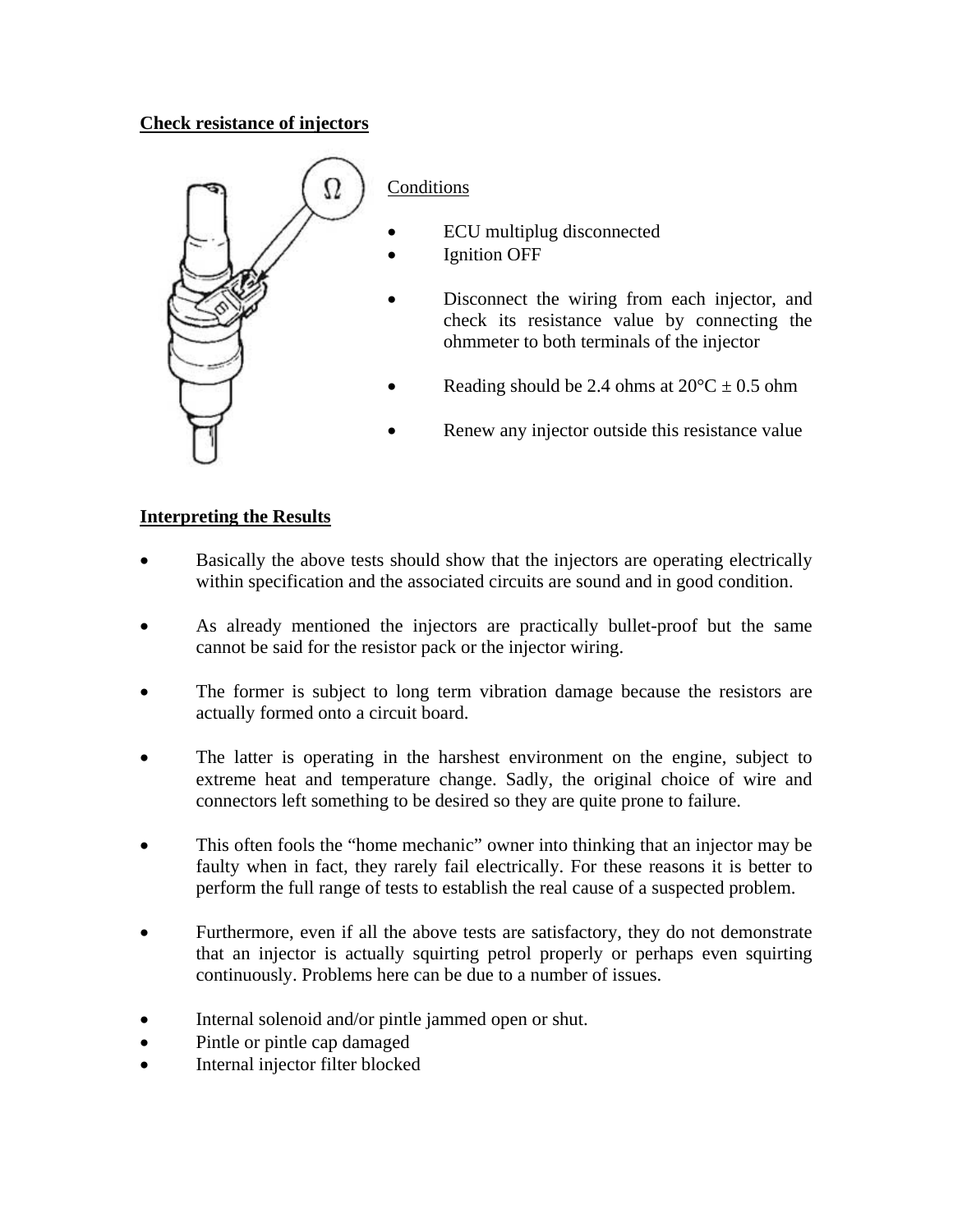- Tell tale signs of the above might be, very lumpy running and heavy fuel odor due to injector stuck open, fouled spark plug, or definitely misfiring on one cylinder, usually discovered by removal of the matching high tension lead making no difference to the misfire.
- At this point the usual route would be to replace a suspected injector with a new or secondhand spare and indeed, this is the fastest solution.
- However, if the problem with the injector is age/mileage related then in all probability all the injectors will be in the same "mean-time-between failure" time frame, so it may be appropriate to contemplate some preventive maintenance.
- The following home brew solution can save loads of money and actually works.

# **Home Workshop Injector Maintenance**

- I devised this process following Rover SD1 Club local meeting discussions with Dave Horne and have done all injectors on two different cars including my current Twin Plenum Vitesse. The injectors are still going strong since 1998.
- All the components needed for injector overhaul can be sourced from a local injection specialist or from Burlen Fuel Systems (Tel: 01722 412500) under the following Burlen part numbers and description (1998 prices).

| $\bullet$ | BFB103Q10       | Filter Baskets 10 off                | £5.00           |
|-----------|-----------------|--------------------------------------|-----------------|
| $\bullet$ | <b>BPC13Q10</b> | Pintle Caps 10 off                   | £2.50           |
| $\bullet$ | ABF407          | Fuel Injection Hose 2.0 mtr X 7.6 mm | £13.40          |
| $\bullet$ | <b>BHC1214</b>  | Hose Clamps 12-14mm 100 off          | £14.50          |
|           |                 | Packing and First Class Post         | £1.95 all + vat |

- Cleanliness is a key factor particularly as there is the possibility of metal debris whilst removing the old hoses.
- Cut off the swaged hose collar at a sharp angle using suitable snips or a very fine junior hacksaw blade and discard the old fuel hose
- Cut off the old pintle caps with a sharp blade being careful not to mark the body of the filter.
- Clean all around the area where the pintle cap fits with fine wire wool and metal polish.
- Clean up the body of the injector and the area where the manifold rubber seals fit with a wire brush, wire wool and polish.
- Blow off any debris and wash the injector in a container of clean "Panel Wipe".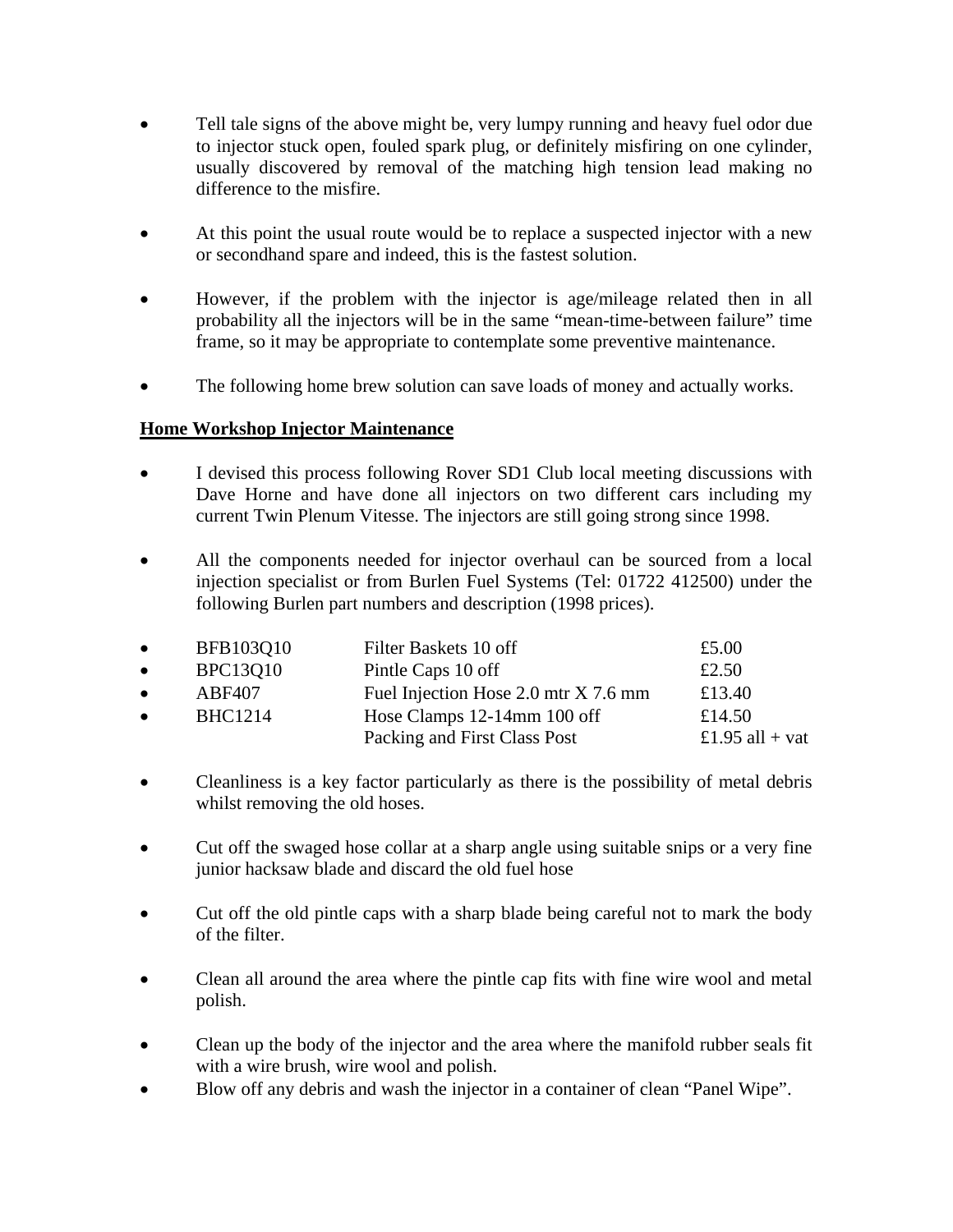- ast in this sequence, pull out the old injector filter using a wood screw or small "easy-out" gently screwed into the open end of the filter, bathe the injector again and blow away any more debris with a 100 psi airline.
- Access to an ultrasonic cleaner may significantly improve the cleaning process and if thought necessary such equipment is readily available at low cost on popular auction sites.
- Press a new filter into place using a drill press or vice, protecting the pintle end of the injector with suitable hole in a hardwood block.
- Press on a new pintle cap using a small hardwood block with another small hole to protect the pintle end, ensuring the cap starts off upright to prevent uneven fit.
- It's probably best to think this next part through and make up a rig meeting the following requirements.
- Temporarily connect a 6" length of hose to the input end of the injector with a hose clip, and connect a 3 volt supply to the injector connector using a switch to pulse the injector on and off.
- Note: It's possible to use a 12 volt supply but the injector must be protected by a 6 ohm resistor wired in series with the supply and switch.
- Pour a small quantity (about one fluid ounce) of Panel Wipe into the open end of the hose and connect a 30 psi compressed air source securely to the hose sufficient to withstand the pressure.
- Ensure there is suitable lighting to the rig so that one may clearly see the resulting spray pattern.



- Pulse the injector coil briefly with the switch and observe an orderly conical spray pattern with no dribbling. R/H pattern.
- Pulse the injector several times and see that the above is repeatable with a clean start and finish to each pulse.
- If the spray pattern is disorderly or dribbles then the injector is probably still contaminated, damaged (or blocked) and should be replaced. L/H pattern.